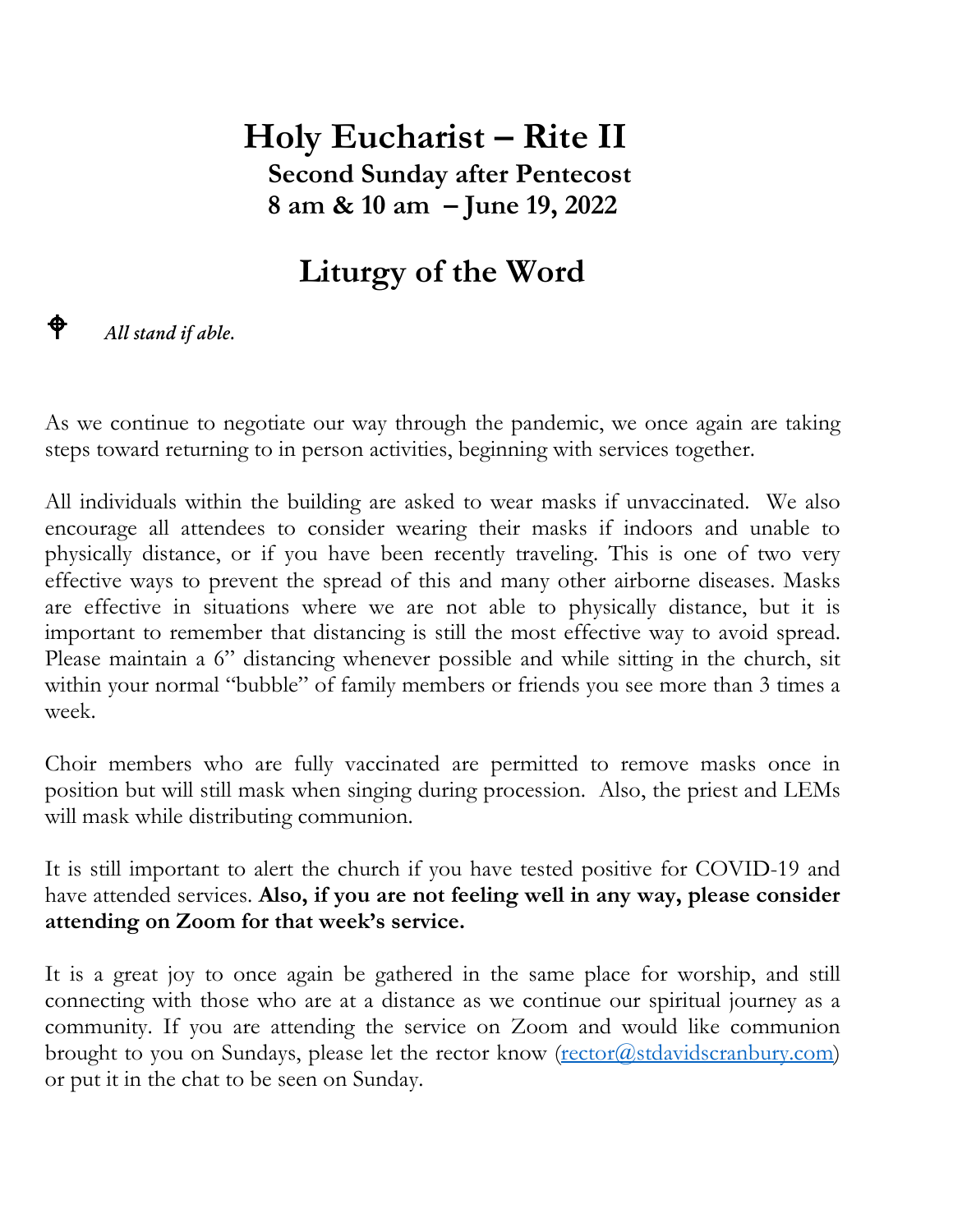## **Processional Hymn Morning has Broken**

Key: C

Key: C

#### Verse 1:

F C C Dm G Morning has broken, like the first morning Em Am Dsus4 D G Blackbird has spoken, like the first bird C P.  $\epsilon$ Am D Praise for the singing, praise for the morning  $\epsilon$ F G7 G C Praise for them springing fresh from the Word.

#### Verse 2:

Sweet the rain's new fall, sunlit from heaven Like the first dewfall, on the first grass Praise for the sweetness of the wet garden Sprung in completeness where His feet pass.

#### Verse 3:

Mine is the sunlight, mine is the morning Born of the one light, Eden saw play Praise with elation, praise every morning God's recreation of the new day.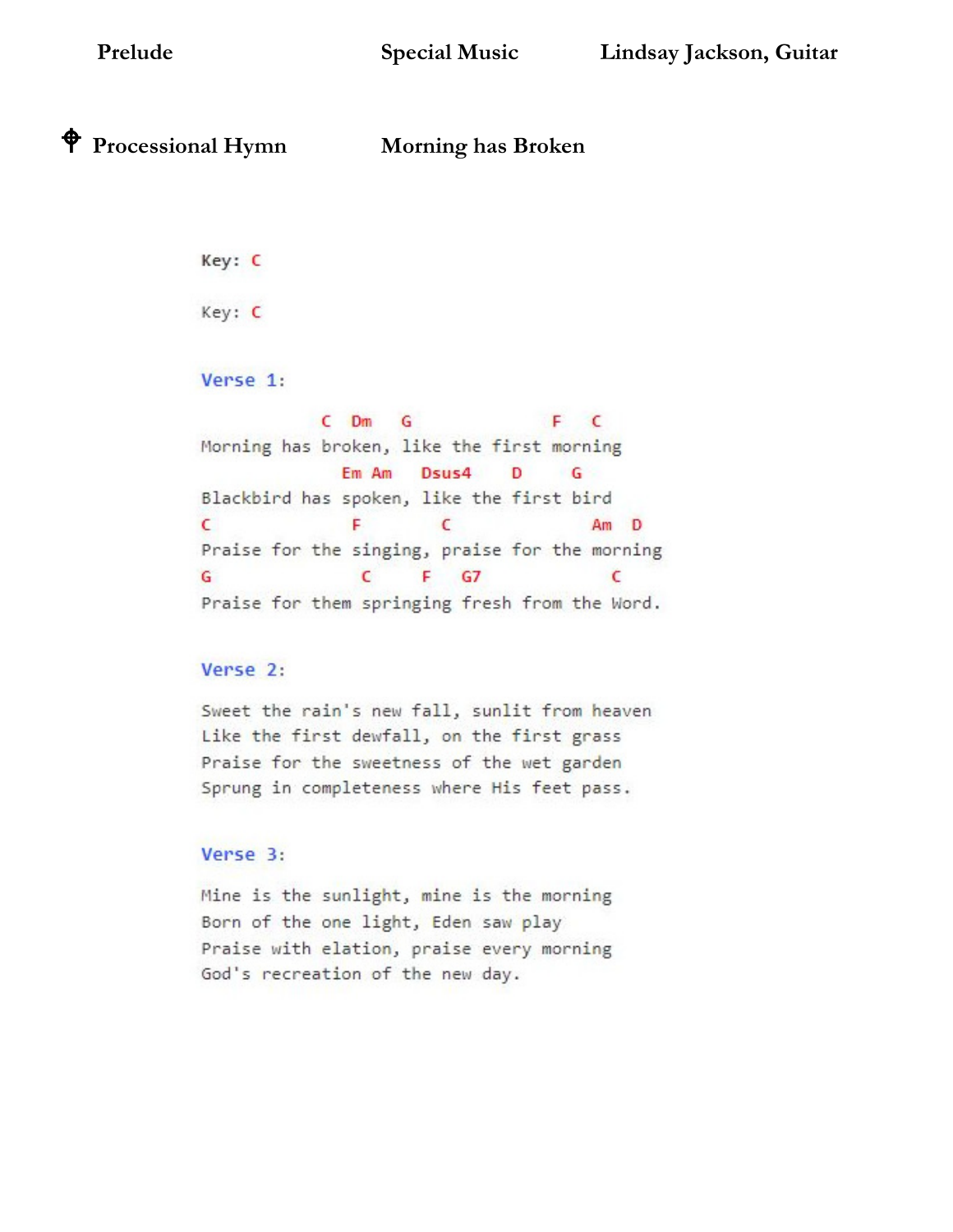| Celebrant | Blessed be God: Father, Son and Holy Spirit.           |  |
|-----------|--------------------------------------------------------|--|
| People    | And blessed be his kingdom, now and for ever.          |  |
|           | Amen.                                                  |  |
| Celebrant | Almighty God, to you all hearts are open, all desires  |  |
|           | known, and from you no secrets are hid. Cleanse the    |  |
|           | thoughts of our hearts by the inspiration of your Holy |  |
|           | Spirit, that we may perfectly love you, and worthily   |  |
|           | magnify your holy Name, through Christ our Lord.       |  |
|           | Amen.                                                  |  |

**Gloria:** *(spoken by all)* 

**Glory to God in the highest, and peace to his people on earth.** 

**Lord God, heavenly King, almighty God and Father, we worship you, we give you thanks, we praise you for your glory.** 

**Lord Jesus Christ, only Son of the Father, Lord God, Lamb of God, you take away the sin of the world: have mercy on us; you are seated at the right hand of the Father: receive our prayer.** 

**For you alone are the Holy One, you alone are the Lord, you alone are the Most High, Jesus Christ, with the Holy Spirit, in the glory of God the Father. Amen.** 

## **The Collect of the Day**

| Celebrant | The Lord be with you. |
|-----------|-----------------------|
| People    | And also with you.    |
| Celebrant | Let us pray.          |

O Lord, make us have perpetual love and reverence for your holy Name, for you never fail to help and govern those whom you have set upon the sure foundation of your loving-kindness; through Jesus Christ our Lord, who lives and reigns with you and the Holy Spirit, one God, for ever and ever. **Amen.**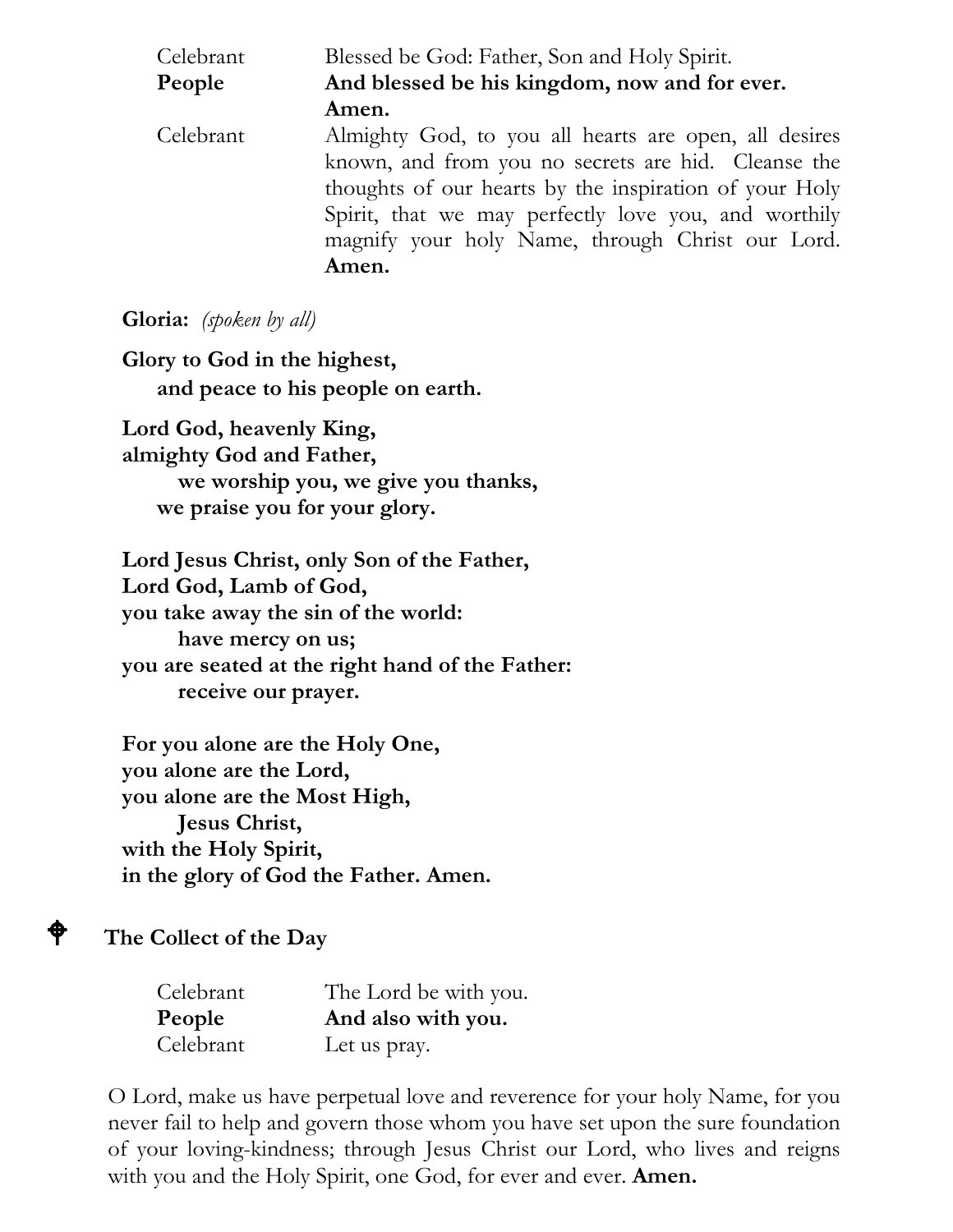Reader A reading from the first Book of Kings

Ahab told Jezebel all that Elijah had done, and how he had killed all the prophets with the sword. Then Jezebel sent a messenger to Elijah, saying, "So may the gods do to me, and more also, if I do not make your life like the life of one of them by this time tomorrow." Then he was afraid; he got up and fled for his life, and came to Beer-sheba, which belongs to Judah; he left his servant there. But he himself went a day's journey into the wilderness, and came and sat down under a solitary broom tree. He asked that he might die: "It is enough; now, O Lord, take away my life, for I am no better than my ancestors." Then he lay down under the broom tree and fell asleep. Suddenly an angel touched him and said to him, "Get up and eat." He looked, and there at his head was a cake baked on hot stones, and a jar of water. He ate and drank, and lay down again. The angel of the Lord came a second time, touched him, and said, "Get up and eat, otherwise the journey will be too much for you." He got up, and ate and drank; then he went in the strength of that food forty days and forty nights to Horeb the mount of God. At that place he came to a cave, and spent the night there. Then the word of the Lord came to him, saying, "What are you doing here, Elijah?" He answered, "I have been very zealous for the Lord, the God of hosts; for the Israelites have forsaken your covenant, thrown down your altars, and killed your prophets with the sword. I alone am left, and they are seeking my life, to take it away." He said, "Go out and stand on the mountain before the Lord, for the Lord is about to pass by." Now there was a great wind, so strong that it was splitting mountains and breaking rocks in pieces before the Lord, but the Lord was not in the wind; and after the wind an earthquake, but the Lord was not in the earthquake; and after the earthquake a fire, but the Lord was not in the fire; and after the fire a sound of sheer silence. When Elijah heard it, he wrapped his face in his mantle and went out and stood at the entrance of the cave. Then there came a voice to him that said, "What are you doing here, Elijah?" He answered, "I have been very zealous for the Lord, the God of hosts; for the Israelites have forsaken your covenant, thrown down your altars, and killed your prophets with the sword. I alone am left, and they are seeking my life, to take it away." Then the Lord said to him, "Go, return on your way to the wilderness of Damascus."

Reader The Word of the Lord.  **People Thanks be to God.**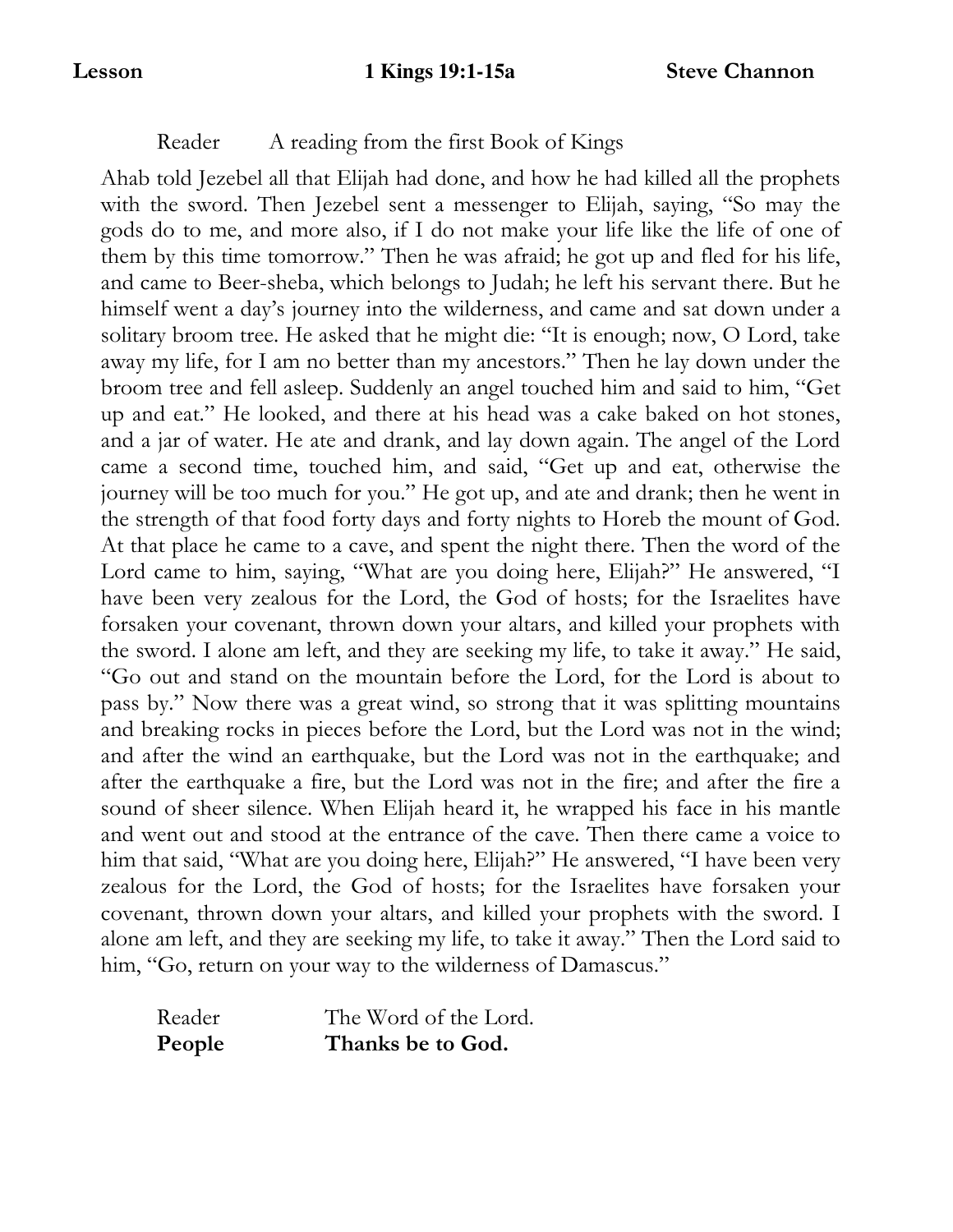**Psalm 42** *(responsively by half verse)* **Kathy Herzog Quemadmodum** 

- 1 As the deer longs for the water-brooks,  $*$ **so longs my soul for you, O God.**
- 2 My soul is athirst for God, athirst for the living God;  $*$ **when shall I come to appear before the presence of God?**
- 3 My tears have been my food day and night, \* **while all day long they say to me, "Where now is your God?"**
- 4 I pour out my soul when I think on these things: \* **how I went with the multitude and led them into the house of God,**
- 5 With the voice of praise and thanksgiving, \* **among those who keep holy-day.**
- 6 Why are you so full of heaviness, O my soul?  $*$ **and why are you so disquieted within me?**
- 7 Put your trust in God; \* **for I will yet give thanks to him, who is the help of my countenance, and my God.**
- 8 My soul is heavy within me; \* **therefore I will remember you from the land of Jordan, and from the peak of Mizar among the heights of Hermon.**
- 9 One deep calls to another in the noise of your cataracts;  $*$ **all your rapids and floods have gone over me.**
- 10 The Lord grants his loving-kindness in the daytime; \* **in the night season his song is with me, a prayer to the God of my life.**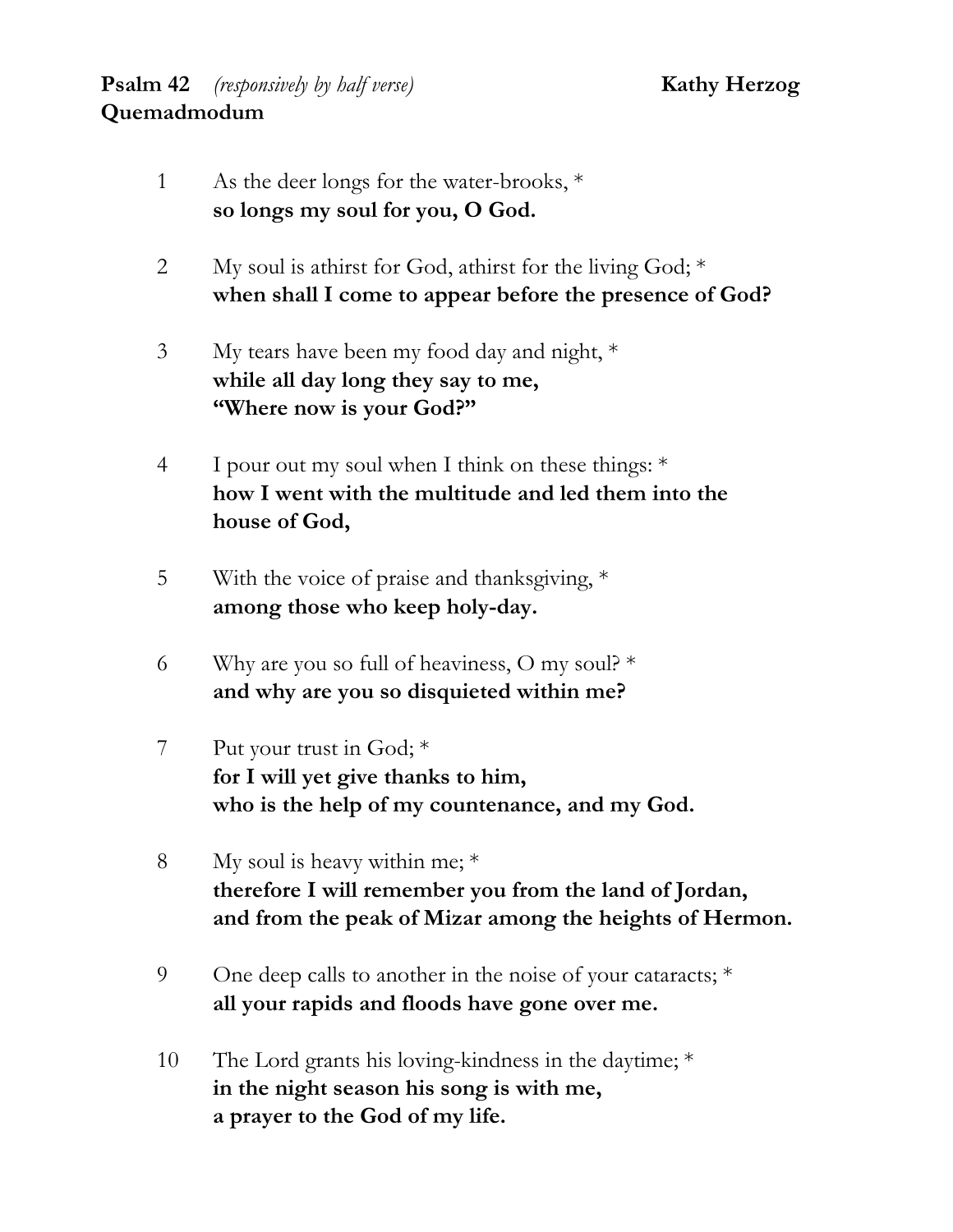- 11 I will say to the God of my strength, "Why have you forgotten me? \* **and why do I go so heavily while the enemy oppresses me?"**
- 12 While my bones are being broken,  $*$ **my enemies mock me to my face;**
- 13 All day long they mock me \* **and say to me, "Where now is your God?"**
- 14 Why are you so full of heaviness, O my soul?  $*$ **and why are you so disquieted within me?**
- 15 Put your trust in God; \* **for I will yet give thanks to him, who is the help of my countenance, and my God.**

**Lesson Galatians 3:23-29 Kathy Herzog** 

Reader A reading from the Letter of Paul to the Galatians

Now before faith came, we were imprisoned and guarded under the law until faith would be revealed. Therefore the law was our disciplinarian until Christ came, so that we might be justified by faith. But now that faith has come, we are no longer subject to a disciplinarian, for in Christ Jesus you are all children of God through faith. As many of you as were baptized into Christ have clothed yourselves with Christ. There is no longer Jew or Greek, there is no longer slave or free, there is no longer male and female; for all of you are one in Christ Jesus. And if you belong to Christ, then you are Abraham's offspring, heirs according to the promise.

| Reader | The Word of the Lord. |
|--------|-----------------------|
| People | Thanks be to God.     |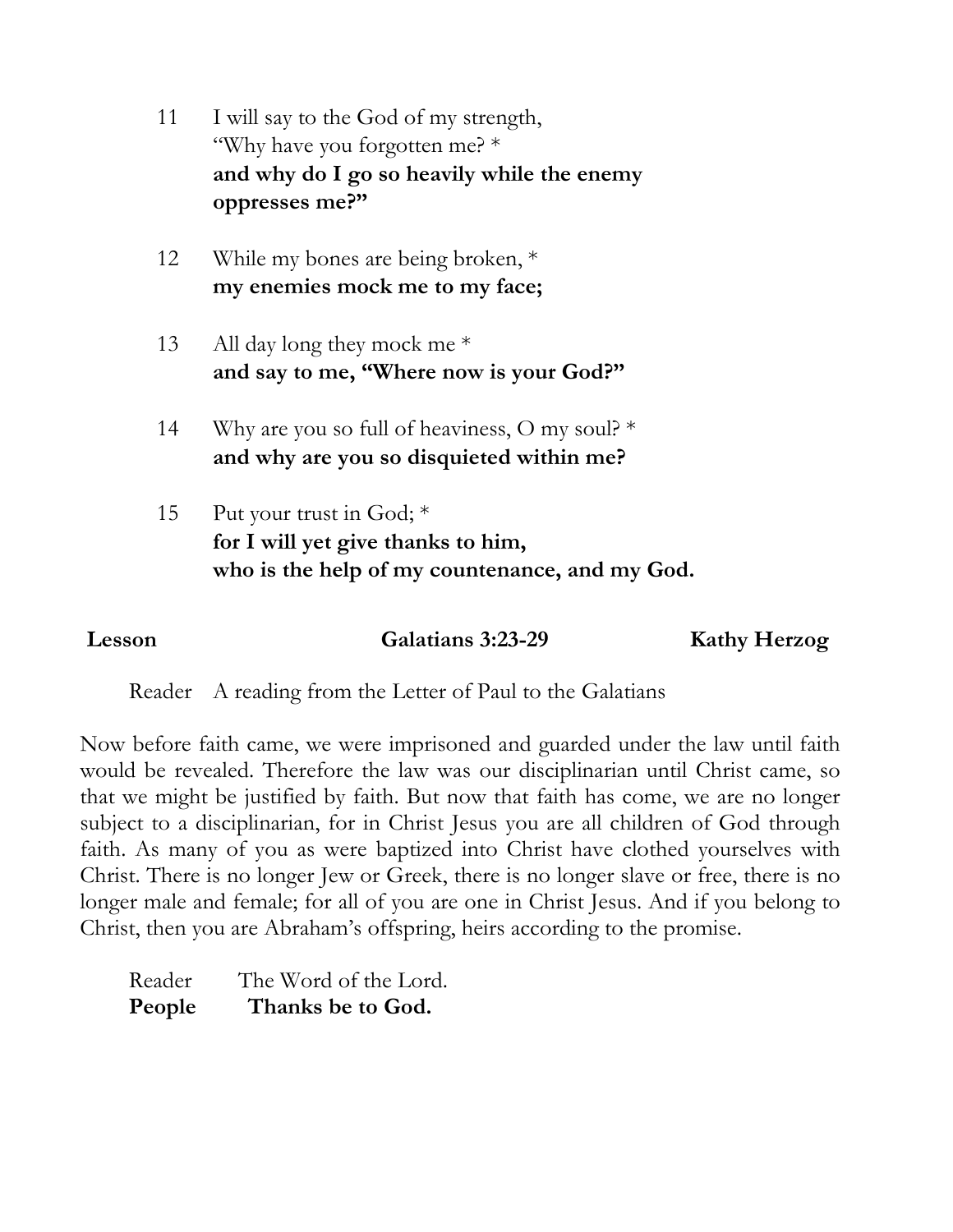#### **Sequence Hymn**

#### **AMAZING GRACE**

Lyrics by: John Newton 1779 (v 1-4); Anonymous (v 5) Tune by: Virginia Harmony 1831; arranged by Edwin O. Excell 1900

 $KEY - G$ 

| <b>VERSE 1</b>                                                   |  |  |   |
|------------------------------------------------------------------|--|--|---|
|                                                                  |  |  | D |
| Amazing grace! How sweet the sound, that saved a wretch like me! |  |  |   |
| G                                                                |  |  |   |
| I once was lost, but now am found, was blind but now I see.      |  |  |   |

#### **VERSE 2**

G C G D 'Twas grace that taught my heart to fear, and grace my fears relieved, G C G D G How precious did that grace appear, The hour I first believed!

#### **VERSE 3**

G G C D Thro' many dangers, toils, and snares, I have already come, G C G D G 'Tis grace hath bro't me safe thus far, and grace will lead me home.

#### **VERSE 4**

C G G D The Lord has promised good to me, His words my hope secure, G C G D G He will my shield and portion be, as long as life endures.

#### **VERSE 5**

C D G G When we've been there ten thousand years, bright shining as the sun, C G G We've no less days to sing God's praise, than when we first begun.

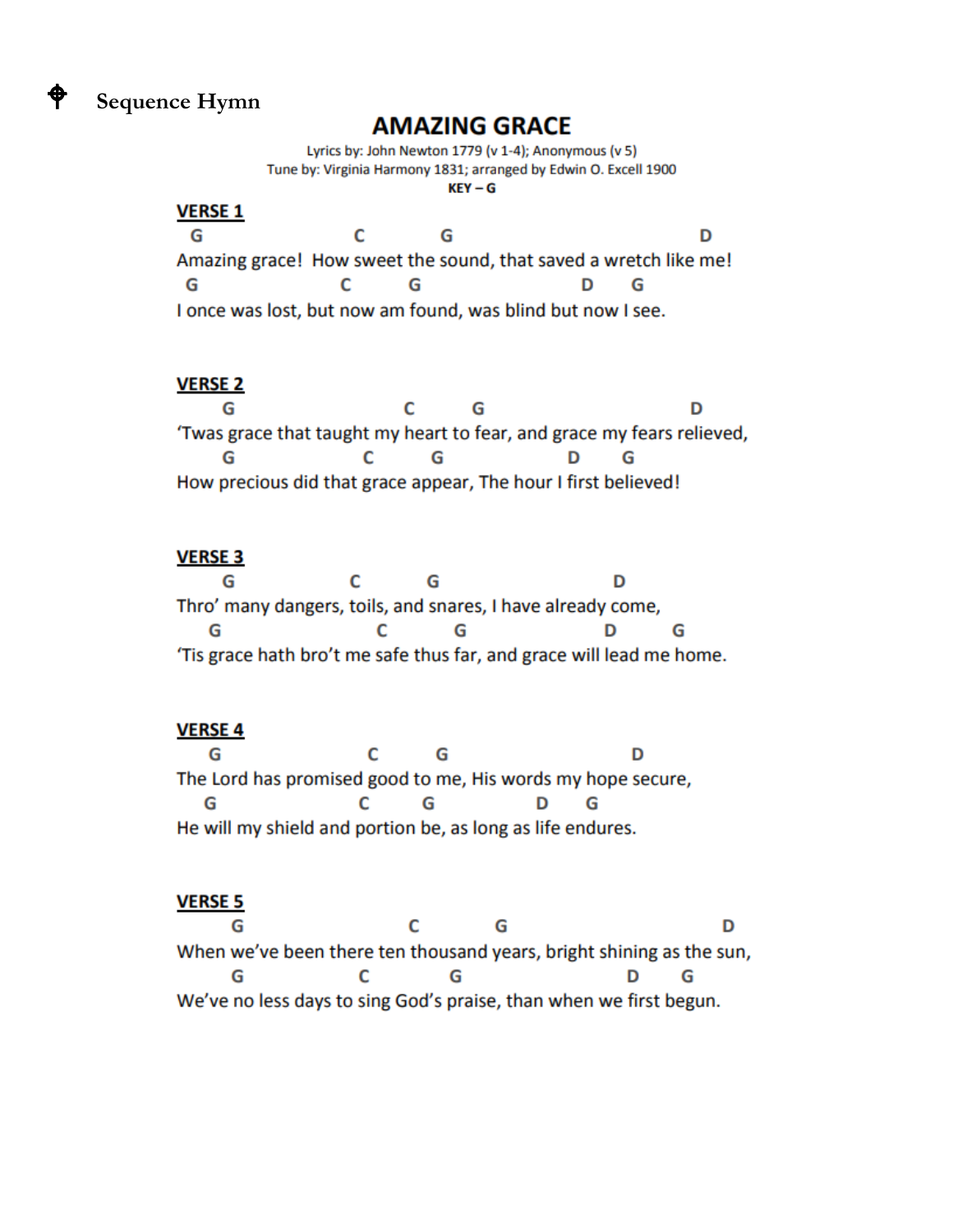| Celebrant | The Holy Gospel of our Lord Jesus Christ |
|-----------|------------------------------------------|
|           | according to Luke.                       |
| People    | Glory to you, Lord Christ.               |

Jesus and his disciples arrived at the country of the Gerasenes, which is opposite Galilee. As Jesus stepped out on land, a man of the city who had demons met him. For a long time he had worn no clothes, and he did not live in a house but in the tombs. When he saw Jesus, he fell down before him and shouted at the top of his voice, "What have you to do with me, Jesus, Son of the Most High God? I beg you, do not torment me"–for Jesus had commanded the unclean spirit to come out of the man. (For many times it had seized him; he was kept under guard and bound with chains and shackles, but he would break the bonds and be driven by the demon into the wilds.) Jesus then asked him, "What is your name?" He said, "Legion"; for many demons had entered him. They begged him not to order them to go back into the abyss. Now there on the hillside a large herd of swine was feeding; and the demons begged Jesus to let them enter these. So he gave them permission. Then the demons came out of the man and entered the swine, and the herd rushed down the steep bank into the lake and was drowned. When the swineherds saw what had happened, they ran off and told it in the city and in the country. Then people came out to see what had happened, and when they came to Jesus, they found the man from whom the demons had gone sitting at the feet of Jesus, clothed and in his right mind. And they were afraid. Those who had seen it told them how the one who had been possessed by demons had been healed. Then all the people of the surrounding country of the Gerasenes asked Jesus to leave them; for they were seized with great fear. So he got into the boat and returned. The man from whom the demons had gone begged that he might be with him; but Jesus sent him away, saying, "Return to your home, and declare how much God has done for you." So he went away, proclaiming throughout the city how much Jesus had done for him.

| People    | Praise to you, Lord Christ. |
|-----------|-----------------------------|
| Celebrant | The Gospel of the Lord.     |

**The Sermon** The Rev. Amy S. Cornell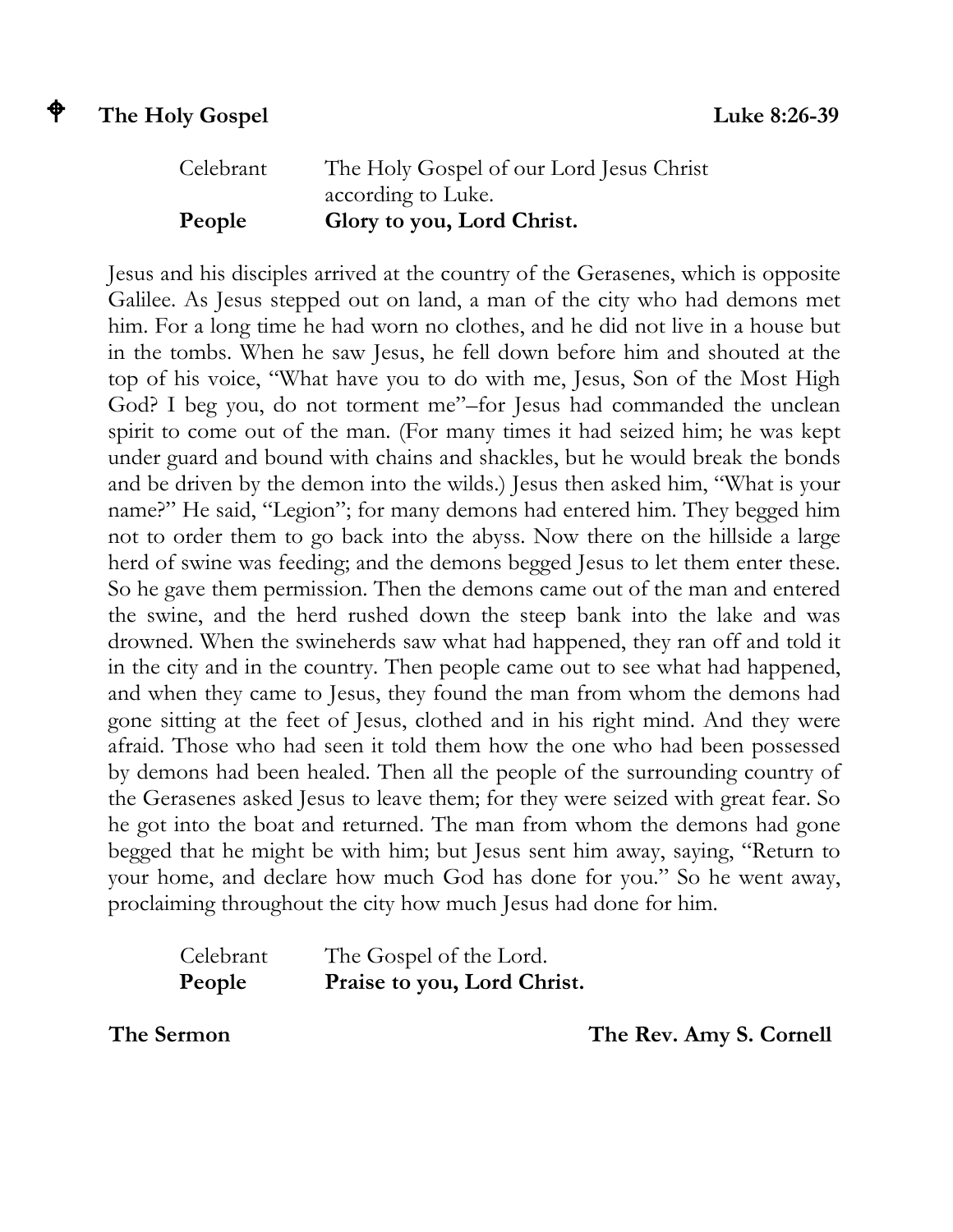**We believe in one God, the Father, the Almighty, maker of heaven and earth, of all that is, seen and unseen. We believe in one Lord, Jesus Christ, the only Son of God, eternally begotten of the Father, God from God, Light from Light, true God from true God, begotten, not made, of one Being with the Father. Through him all things were made. For us and for our salvation he came down from heaven by the power of the Holy Spirit he became incarnate from the Virgin Mary, and was made man. For our sake he was crucified under Pontius Pilate; he suffered death and was buried. On the third day he rose again in accordance with the Scriptures; he ascended into heaven and is seated at the right hand of the Father. He will come again in glory to judge the living and the dead, and his kingdom will have no end. We believe in the Holy Spirit, the Lord, the giver of life, who proceeds from the Father and the Son. With the Father and the Son he is worshiped and glorified. He has spoken through the Prophets. We believe in one holy catholic and apostolic Church. We acknowledge one baptism for the forgiveness of sins. We look for the resurrection of the dead,** 

 **and the life of the world to come. Amen.**

**Prayers of the People Edmund Abramovitz** 

| Leader | God of grace.    |
|--------|------------------|
| People | Hear our prayer. |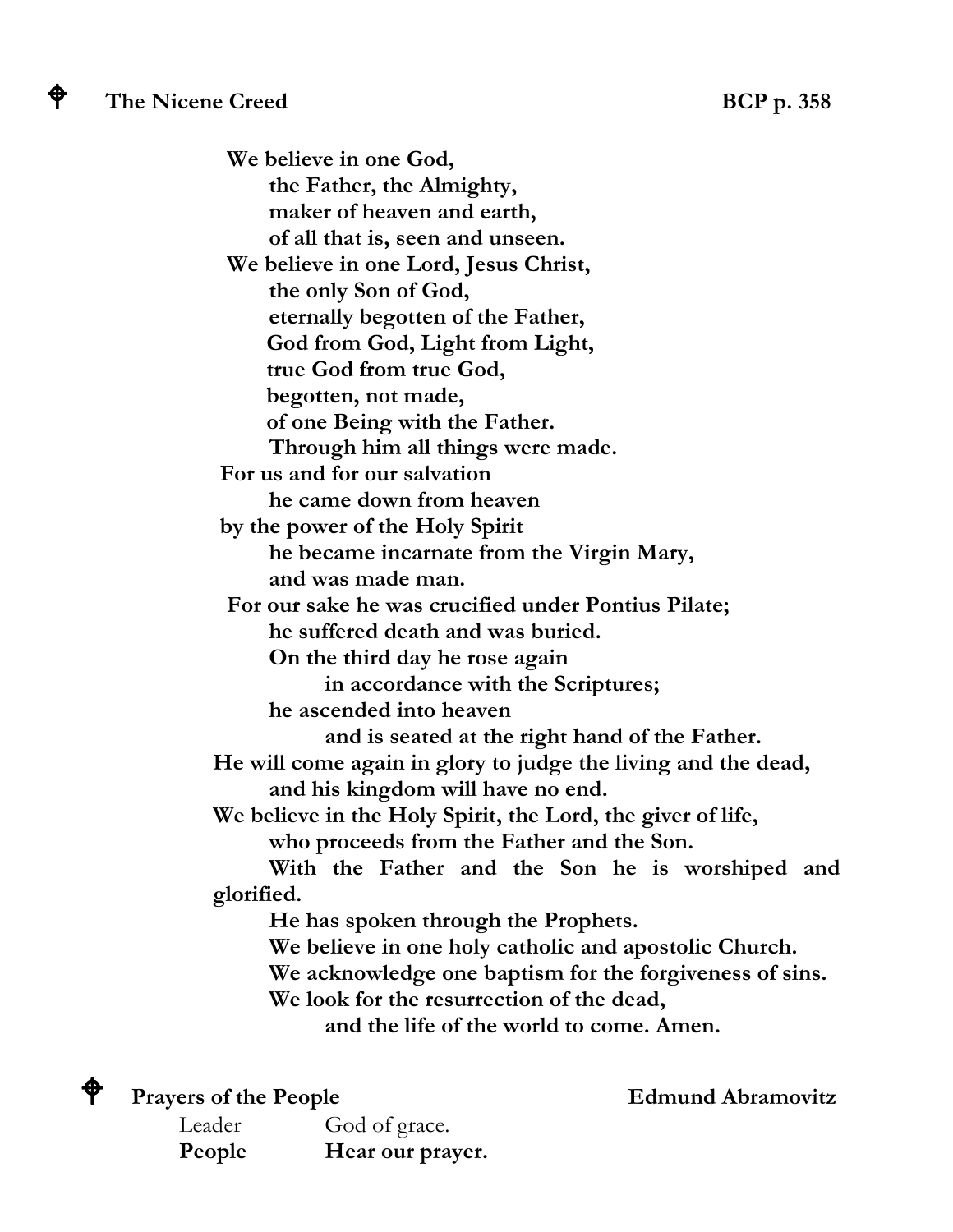## **Exchange of Peace**

| Celebrant | The peace of the Lord be always with you. |
|-----------|-------------------------------------------|
| People    | And also with you.                        |

*The peace may be shared through a sign, a nod, a bow. Please do not leave your place. Only members of the same household may exchange the Peace by touching. All may be seated.*

#### **Offertory Sentence**

| Celebrant | Walk in love as Christ loved us and gave himself for us an offering |
|-----------|---------------------------------------------------------------------|
|           | and sacrifice to God.                                               |

**Offertory Anthem Special Music Lindsay Jackson, Guitar Holy Communion** 

 **The Great Thanksgiving BCP p. 361 Eucharistic Prayer A** *(Please stand or sit. Please do not kneel)*

| Celebrant | The Lord be with you.                      |
|-----------|--------------------------------------------|
| People    | And also with you.                         |
| Celebrant | Lift up your hearts.                       |
| People    | We lift them to the Lord.                  |
| Celebrant | Let us give thanks to the Lord our God.    |
| People    | It is right to give God thanks and praise. |

Celebrant It is right, and a good and joyful thing, always and everywhere to give thanks to you, Father Almighty, Creator of heaven and earth. For you are the source of light and life; you made us in your image, and called us to new life in Jesus Christ our Lord. Therefore, we praise you, joining our voices with Angels and Archangels and with all the company of heaven, who forever sing this hymn to proclaim the glory of your Name:

| Celebrant and People: | Holy, holy, holy Lord, God of power and might,   |
|-----------------------|--------------------------------------------------|
|                       | heaven and earth are full of your glory          |
|                       | Hosanna in the highest.                          |
|                       | Blessed is he who comes in the name of the Lord. |
|                       | Hosana in the highest.                           |

Celebrant Holy and gracious Father: In your infinite love you made us for yourself; and, when we had fallen into sin and become subject to evil and death, you, in your mercy, sent Jesus Christ, your only and eternal Son, to share our human nature, to live and die as one of us, to reconcile us to you, the God and Father of all. He stretched out his arms upon the cross, and offered himself in obedience to your will, a perfect sacrifice for the whole world.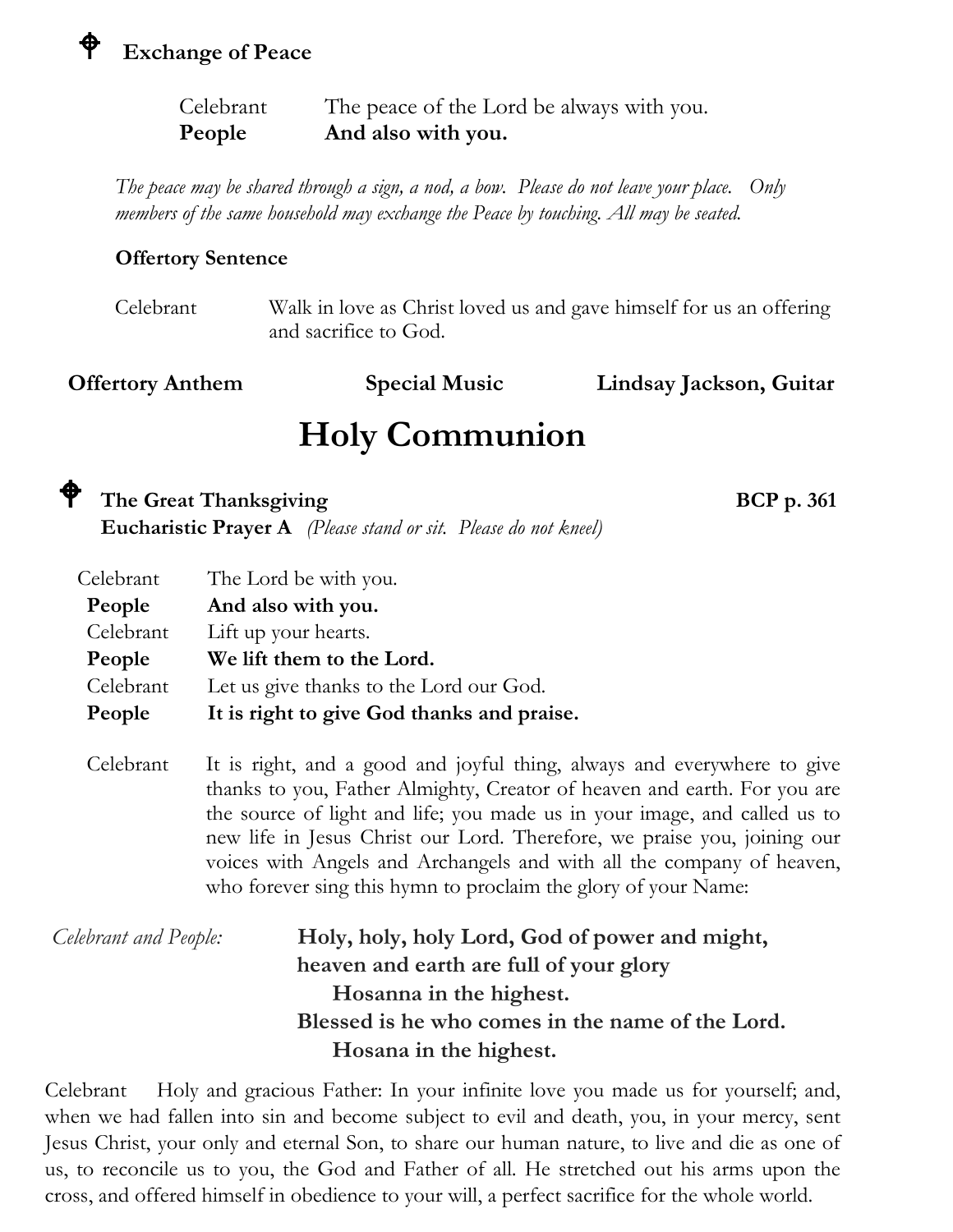On the night he was handed over to suffering and death, our Lord Jesus Christ took bread; and when he had given thanks to you, he broke it, and gave it to his disciples, and said, "Take, eat: This is my Body, which is given for you. Do this for the remembrance of me."

After supper he took the cup of wine; and when he had given thanks, he gave it to them, and said, "Drink this, all of you: This is my Blood of the new Covenant, which is shed for you and for many for the forgiveness of sins. Whenever you drink it, do this for the remembrance of me."

Therefore we proclaim the mystery of faith:

| Celebrant and People | Christ has died.        |
|----------------------|-------------------------|
|                      | Christ is risen.        |
|                      | Christ will come again. |

We celebrate the memorial of our redemption, O Father, in this sacrifice of praise and thanksgiving. Recalling his death, resurrection, and ascension, we offer you these gifts. Sanctify them by your Holy Spirit to be for your people the Body and Blood of your Son, the holy food and drink of new and unending life in him. Sanctify us also that we may faithfully receive this holy Sacrament, and serve you in unity, constancy, and peace; and at the last day bring us with all your saints into the joy of your eternal kingdom. All this we ask through your Son Jesus Christ. By him, and with him, and in him, in the unity of the Holy Spirit all honor and glory is yours, Almighty Father, now and forever. **Amen.** 

And now, as our Savior Jesus Christ has taught us, we are bold to say,

**Our Father, who art in heaven, hallowed be thy Name, thy kingdom come, thy will be done, on earth as it is in heaven. Give us this day our daily bread. And forgive us our trespasses, as we forgive those who trespass against us. And lead us not into temptation, but deliver us from evil. For thine is the kingdom, and the power, and the glory for ever and ever. Amen.** 

## **The Breaking of the Bread**

*The Celebrant breaks the consecrated Bread.* 

| Celebrant | Alleluia. Christ our Passover is sacrificed for us; |
|-----------|-----------------------------------------------------|
| People    | Therefore, let us keep the feast. Alleluia.         |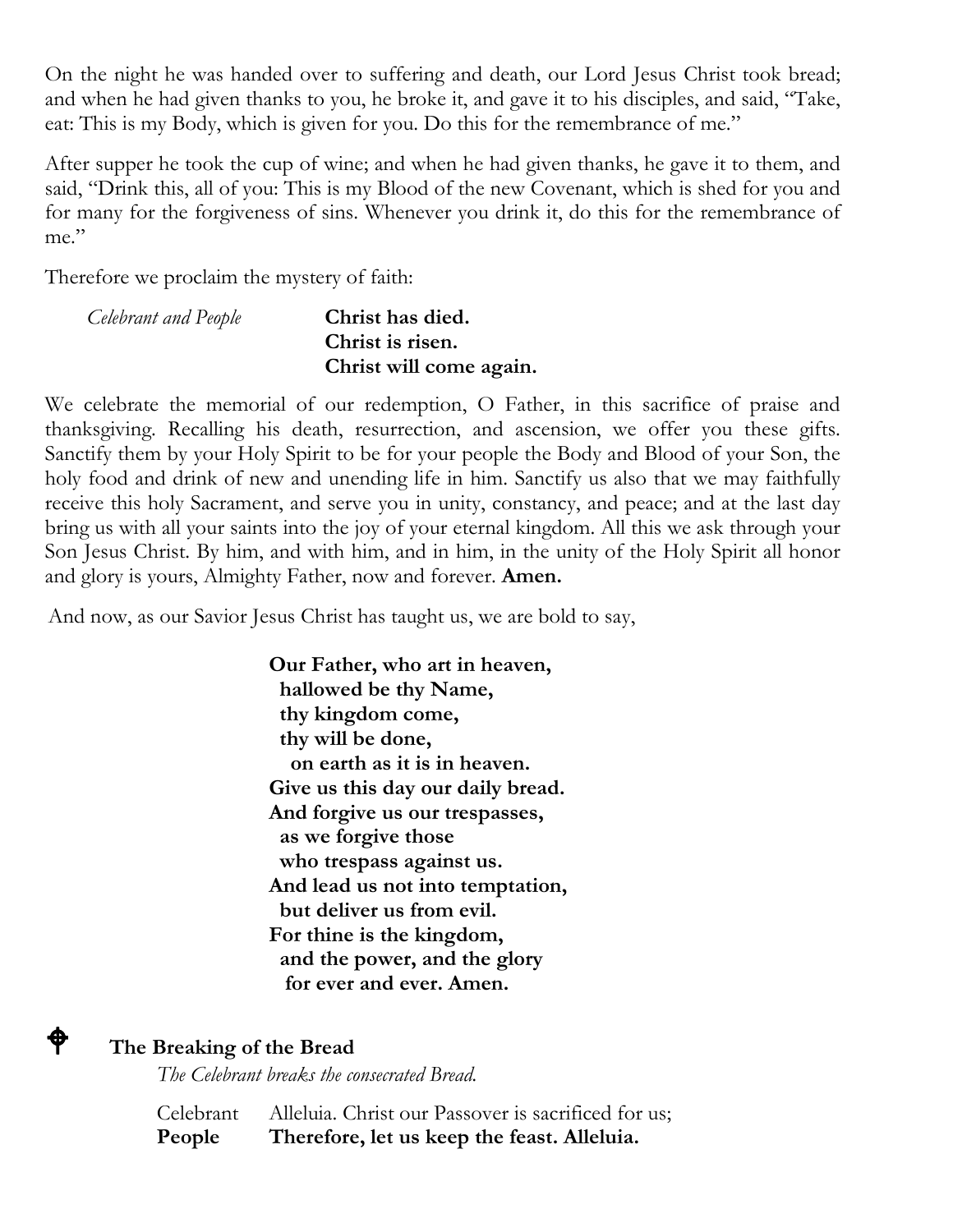Celebrant The Gifts of God for the People of God. Take them in remembrance that Christ died for you, and feed on him in your hearts by faith, with thanksgiving.

| <b>Communion Music</b> | <b>Special Music</b> | Lindsay Jackson, Guitar |
|------------------------|----------------------|-------------------------|
|                        |                      |                         |

**P** Post Communion Prayer BCP. 365

Celebrant Let us pray **All Eternal God, heavenly Father, you have graciously accepted us as living members of your Son our Savior Jesus Christ, and you have fed us with spiritual food in the Sacrament of his Body and Blood. Send us now into the world in peace, and grant us strength and courage to love and serve you with gladness and singleness of heart; through Christ our Lord. Amen.** 

#### **Announcements**

 *(all those who would like to make a brief announcement, please come up to the first row by the lectern)* 

 **Blessing**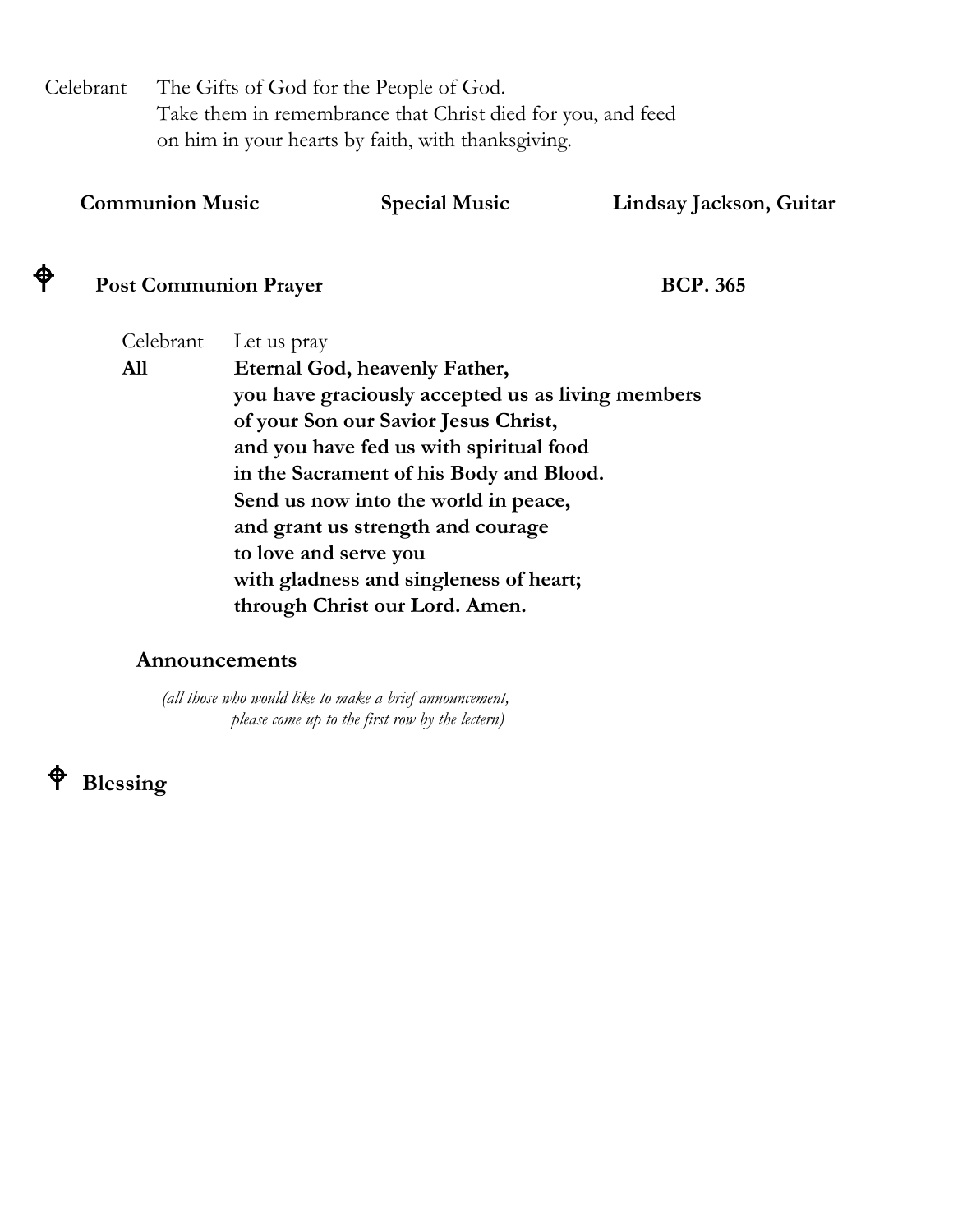## Joyful Joyful We Adore Thee

Music by Ludwig van Beethoven and Edward Hodges Words by Henry Van Dyke

Verse 1 G D G D Joyful joyful we adore Thee God of glory Lord of love Hearts unfold like flow'rs before Thee Opening to the sun above D D G D в А D Melt the clouds of sin and sadness Drive the dark of doubt away G С G D Giver of immortal gladness Fill us with the light of day

Verse<sub>2</sub> G D G D All Thy works with joy surround Thee Earth and heav'n reflect Thy rays G G D G Stars and angels sing around Thee Center of unbroken praise D G R D А Field and forest vale and mountain Flowery meadow flashing sea G G D Chanting bird and flowing fountain Call us to rejoice in Thee

Verse 3 G Thou art giving and forgiving Ever blessing ever blest D G Wellspring of the joy of living Ocean depth of happy rest G G D D D в Thou our Father Christ our Brother All who live in love are Thine G С G G Teach us how to love each other Lift us to the joy divine

Verse 4 G D G D Mortals join the mighty chorus Which the morning stars began G D G D G Father love is reigning o'er us Brother love binds man to man D Ever singing march we onward Victors in the midst of strife G c G D G Joyful music lifts us sunward In the triumph song of life

**CCLI Song # 25321** Edward Hodges | Henry Van Dyke | Ludwig van Beethoven C Words: Public Domain Music: Public Domain For use solely with the SongSelect Terms of Use. All rights reserved. www.ccli.com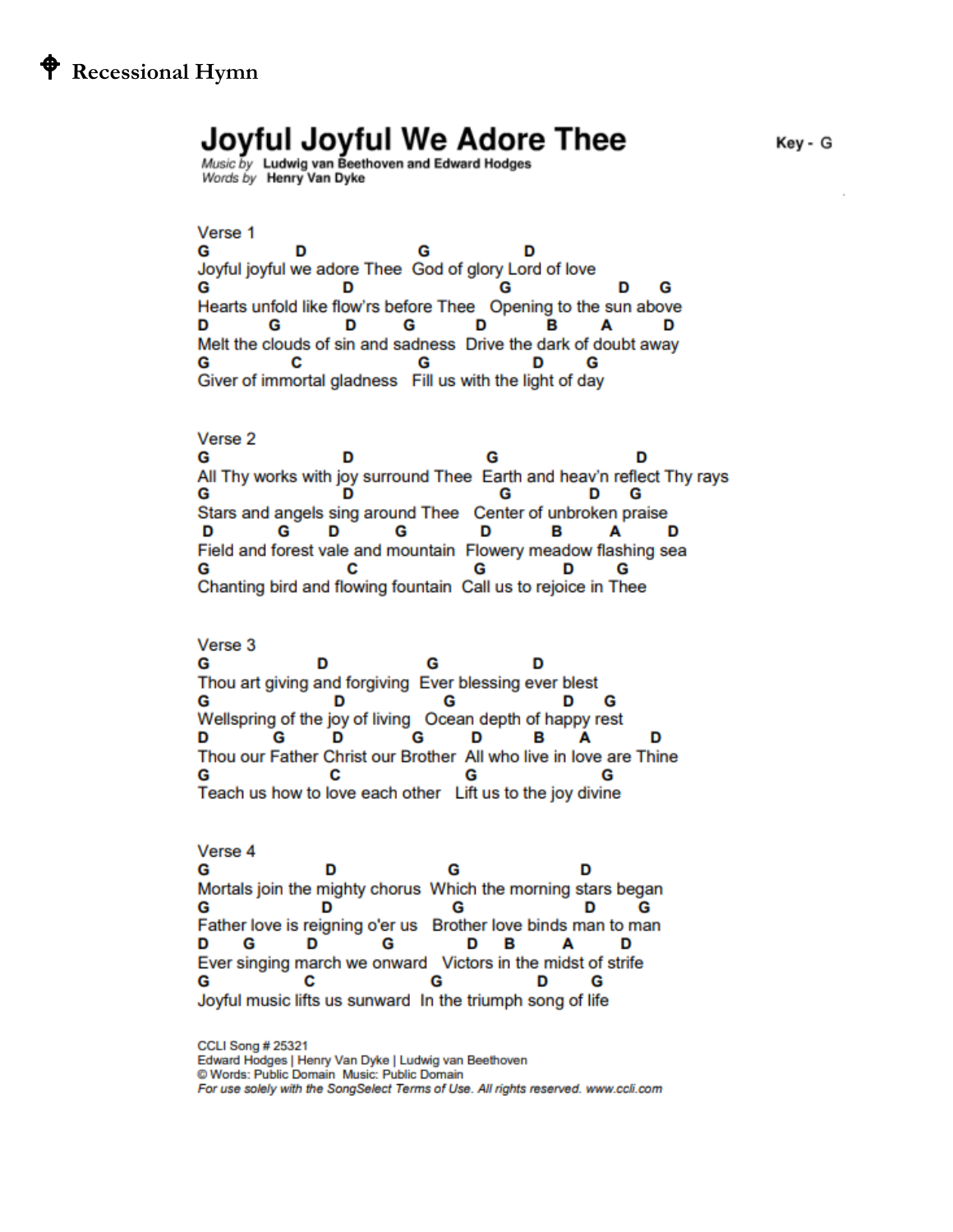## **Dismissal**

| Celebrant | Go in peace to love and serve the Lord. |
|-----------|-----------------------------------------|
| People    | Thanks be to God.                       |

 **Postlude Special Music Lindsay Jackson, Guitar**

**Permission to podcast / stream the music in this service obtained from ONE LICENSE with license # Net # A-716116. All rights reserved."**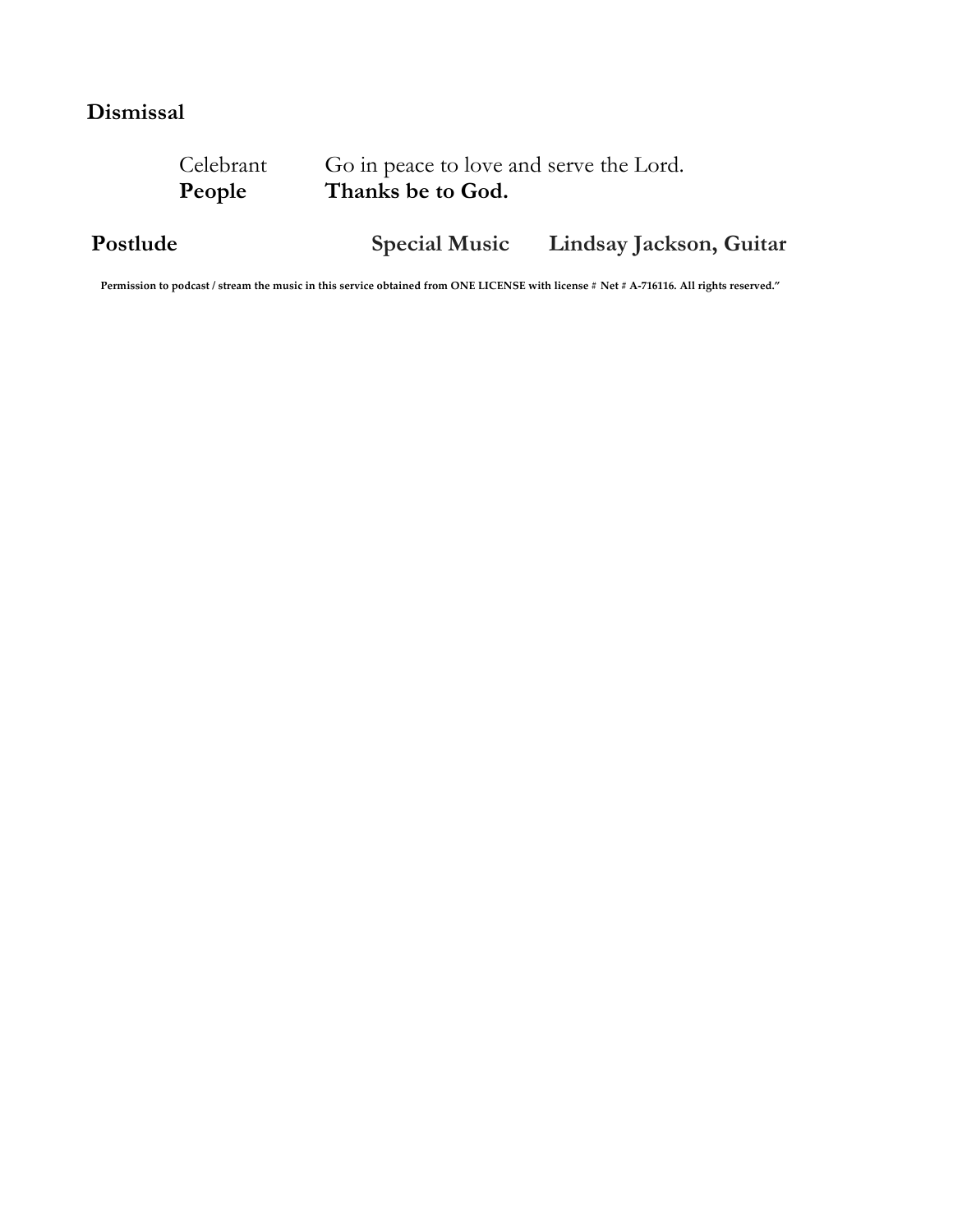

# **Participants in the Services**

|                                 | $8:00 \text{ am}$        | $10:00$ am                                                            |
|---------------------------------|--------------------------|-----------------------------------------------------------------------|
| Celebrant &<br>Preacher         | The Rev. Amy S. Cornell  | The Rev. Amy S. Cornell                                               |
| <b>Guest Musician</b>           |                          | Lindsay Jackson, Guitar                                               |
| Eucharistic<br><b>Ministers</b> | <b>Leslie Terhune</b>    | <b>Steve Channon</b><br><b>Tracy Smires</b>                           |
| <b>Lay Readers</b>              | <b>Leslie Terhune</b>    | <b>Steve Channon</b><br><b>Kathy Herzog</b>                           |
| Intercessor                     |                          | <b>Edmund Abramovitz</b>                                              |
| Acolytes                        | <b>Leslie Terhune</b>    | <b>Sarah Smires</b><br><b>Arleen Astudillo</b><br><b>Tracy Smires</b> |
| <b>Ushers</b>                   | Jon & Renee Christiansen | Dan Smires                                                            |
| Verger                          |                          | Pat Kraft                                                             |
| Counters                        |                          | David Thomsson<br>Jennie Herbert                                      |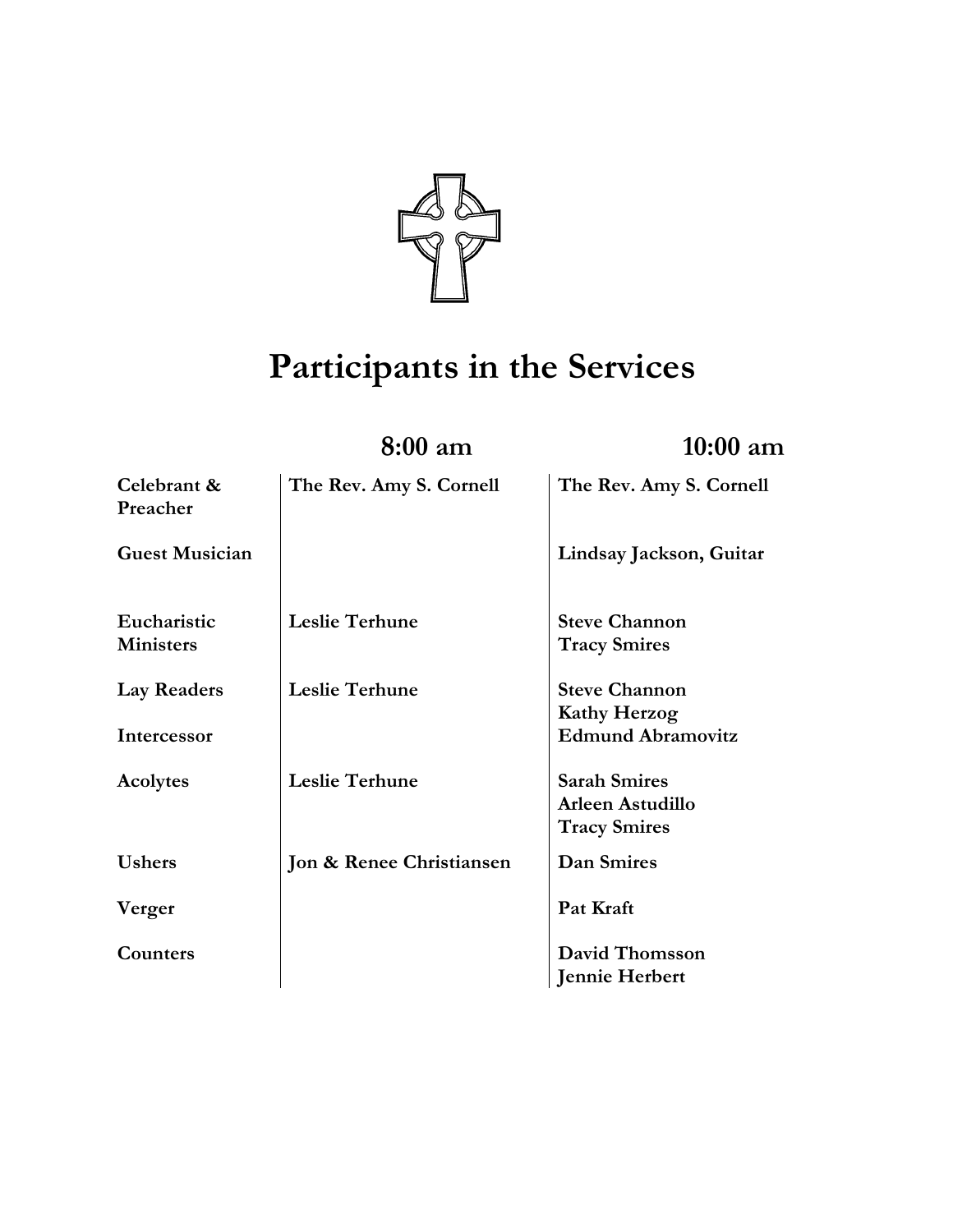## **Announcements**

**Welcome, Visitors!** If you are a visitor or newcomer to our worship this morning, please print your name, address and phone number in the guest book in the Narthex. To learn more about the Episcopal Church or St. David's, please take a brochure and a copy of our current newsletter located on the table by the guest book.

## **Free Wifi: Withopenarms**

**Evening Prayer -** On **Tuesdays, Wednesdays and Thursdays**, Mother Amy is offering Evening Prayer at **5:30 pm on Zoom**. Please join for this opportunity to pray together from the Book of Common Prayer with daily appointed readings. The Zoom link is on the website events page.

 $\overline{\phantom{a}}$  , and the contract of the contract of the contract of the contract of the contract of the contract of the contract of the contract of the contract of the contract of the contract of the contract of the contrac

**Contemplative Prayer -** Prayer at St. David's meets on the **1st and 3rd Monday** of each month from 7-8 PM for a 20-minute sit and reflection/conversation. In June the dates are **6/6 and 6/20.** http://www.stdavidscranbury.com/events.html Prayer at St. Francis meets **every Wednesday** from 1-2 PM for a 25-minute sit and reflection/conversation. https://www.stfrancisdunellen.org

**Prayer Station -** After each service Deacon Barbara will sit in the back: listen to your concerns, pray with and for you, and make a note to place on the board. I have also placed a post-it there. Hope to have you join me.

\_\_\_\_\_\_\_\_\_\_\_\_\_\_\_\_\_\_\_\_\_\_\_\_\_\_\_\_\_\_\_\_\_\_\_\_\_\_\_\_\_\_\_\_\_\_\_\_\_\_\_\_\_\_\_\_\_\_\_\_\_\_\_\_\_\_\_\_\_\_\_\_\_\_\_\_\_\_\_\_\_\_\_\_\_\_\_\_\_\_\_\_\_\_\_\_\_\_\_\_\_\_\_\_\_\_\_

Faithfully, Deacon Barbara

**Sanctuary Flowers** have been donated today by Fran & Larry Rak in honor of John L. Rak III's 13<sup>th</sup> Birthday.

**Birthdays this week**: Jenifer Elizondo, Nancy Morse, Stephen Krupa, Roman Aris, Janet Boyle, and Keith Spero.

**\_\_\_\_\_\_\_\_\_\_\_\_\_\_\_\_\_\_\_\_\_\_\_\_\_\_\_\_\_\_\_\_\_\_\_\_\_\_\_\_\_\_\_\_\_\_\_\_\_\_\_\_\_\_\_\_\_\_\_\_\_\_\_\_\_\_\_\_\_\_\_\_\_** 



 **Kick Off to SUMMER Picnic BASH !!!!!!!!!! Sunday June 26th - 11:15 am – 1:30 pm Hot Dogs Burgers & Rolls and drinks supplied by St. David's!** 

**Sign up sheet is now posted. Questions, please contact Kathy Herzog.**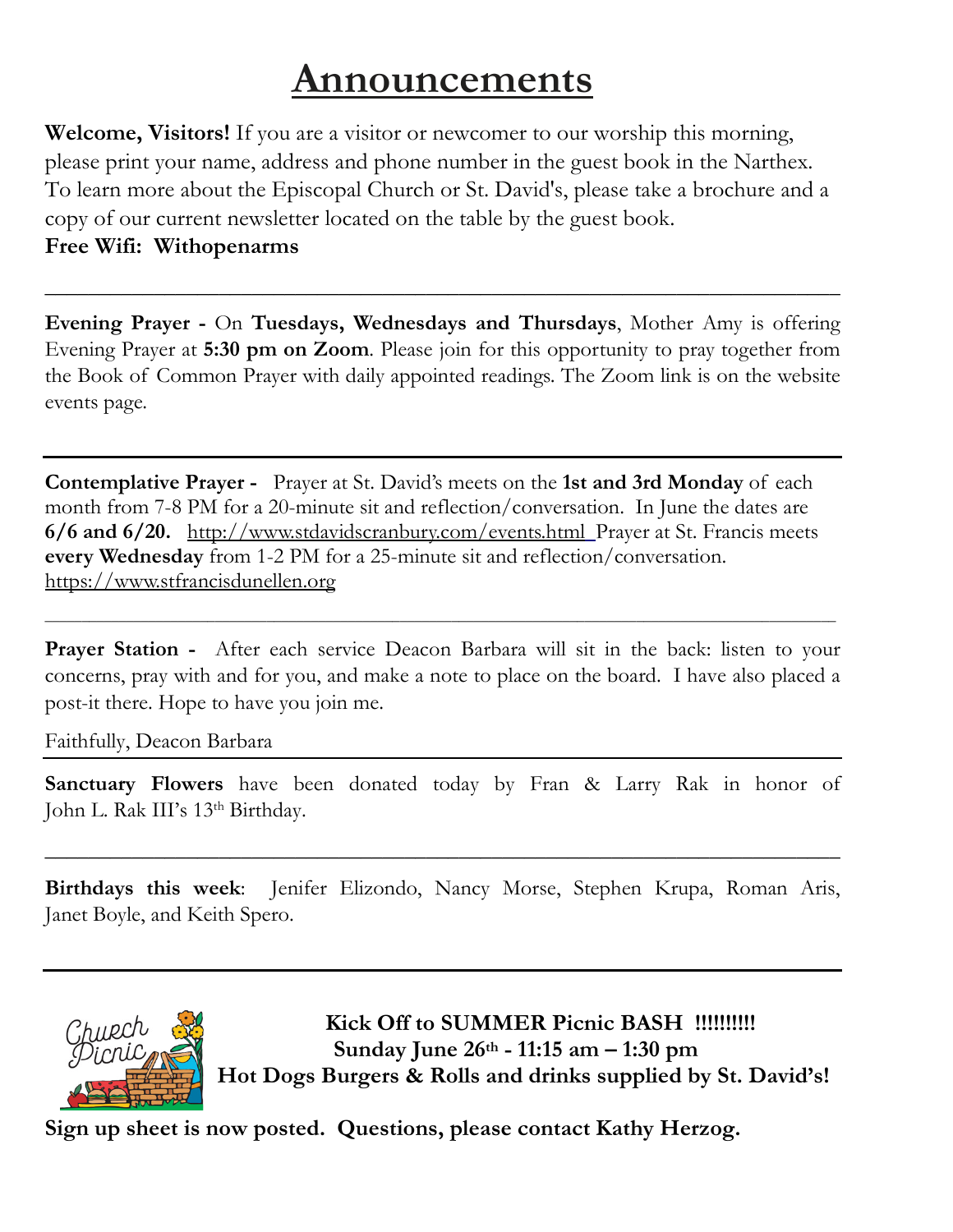

 **Women's Christmas Party in.... July!** 

**Thursday, July 14th, 6- 8:30 pm - Fish Library** 

 **We will support Womanspace with our "Night Before Christmas Gift Exchange!"** 

 **Please bring an appetizer or dessert to share.** 

 **Sound like FUN??? Hope to see YOU! Please see sign up sheet on the bulletin board** 

## **P.S. You don't have to wear your favorite Christmas sweater!**



**\_\_\_\_\_\_\_\_\_\_\_\_\_\_\_\_\_\_\_\_\_\_\_\_\_\_\_\_\_\_\_\_\_\_\_\_\_\_\_\_\_\_\_\_\_\_\_\_\_\_\_\_\_\_\_\_\_\_\_\_\_\_\_\_\_\_**  Coffee Hour has returned! In order to hold coffee hour volunteer hosts are needed. Coffee, tea, snacks and cleanup is all that is needed to be provided by the host. Please see sign up sheet on bulletin board. Below are the Sundays needed. Thank you for volunteering!

## **June Coffee Hour Hosts:**

June 19: Sunday School Teachers June 26: "Kick off to Summer Picnic Bash" Food, Fun & Fellowship GUARANTEED!

## **July Lemonade Lingering (volunteers needed)**

July 3: July  $10$ :

#### **\_\_\_\_\_\_\_\_\_\_\_\_\_\_\_\_\_\_\_\_\_\_\_\_\_\_\_\_\_\_\_\_\_\_\_\_\_\_\_\_\_\_\_\_\_\_\_\_\_\_\_\_\_\_\_\_\_\_\_\_\_\_\_\_\_\_\_\_ SAVE THE DATE (S) !!!!**

We are working on a new church directory. Our last photo directory was produced in 2016.

This directory will only be a good one if everyone signs up and comes in to work with the professional photographers—so please mark your calendars.

## **Thursday, Sept. 22 2-8:30 pm Friday, Sept. 23 2-8:30 pm Saturday, Sept. 24 10:30-5 pm**

As we get closer, there will be opportunities for you to sign up. Every person or family who is photographed will receive a complimentary 8 x10" color photo and receive a directory.

If you elect to order your photos, they will be here in plenty of time for Christmas.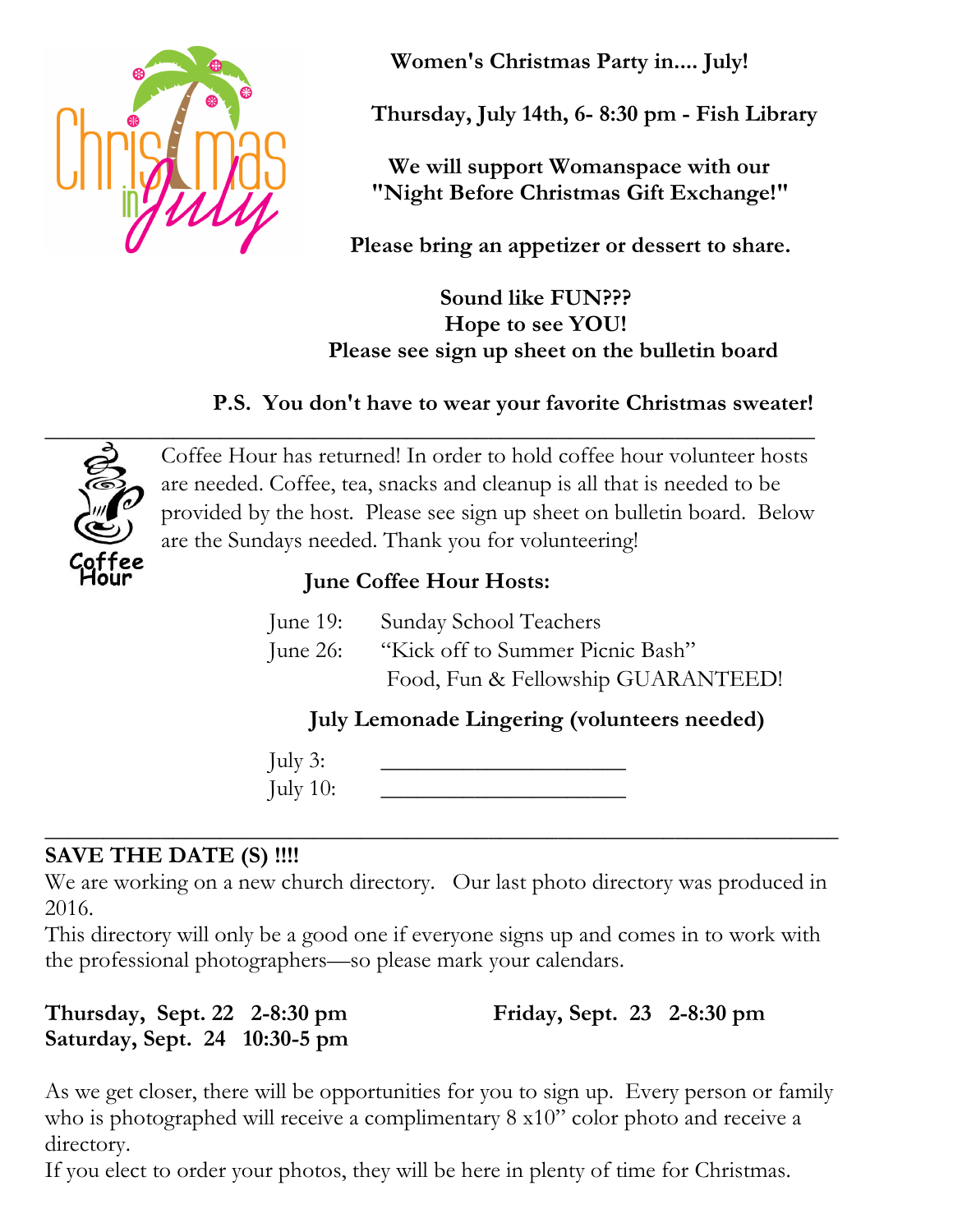

**St David's Rummage Sale is Back! Saturday, September 10, 2022** 

We are pleased to announce you may begin to bring in your gently used treasures! Again, this year due to COVID-19 concerns we are asking that all items be thoroughly cleaned before dropping them off. The church will be accepting items after each Sunday Service. Please bring your items to the 4/5 Sunday School classroom. If you are unable to make these times, please feel free to contact, Phyllis Robinson at phyllis.rob48@gmail.com to make other arrangements.

Preferred items include household goods, kitchenware, toys, sporting goods, jewelry, books, CD's & DVD's, power tools, garden tools, video games, purses/handbags, collectables, furniture, games, puzzles, and bicycles/scooters/skateboards. Unfortunately, we are NOT accepting mugs/drinking glasses, clothing or electronics. Experience has taught us that these items do not sell.

Thank you in advance for your generosity!

## **Please remember in your Prayers this week:**

Garrett, Susan, Kate, Tom, Nelson, Jeffrey, Gianni, Kai, Alan, Christopher, Jane, Scott, Steve, Honey, Edmund, Kadence, Jean, Jon.

\_\_\_\_\_\_\_\_\_\_\_\_\_\_\_\_\_\_\_\_\_\_\_\_\_\_\_\_\_\_\_\_\_\_\_\_\_\_\_\_\_\_\_\_\_\_\_\_\_\_\_\_\_\_\_\_\_\_\_\_\_\_\_\_\_\_\_\_\_\_\_\_\_\_\_\_\_\_\_\_\_\_\_\_\_

### **Please remember in your prayers those suffering with long-term illness:**

Judy, Tom, Michael, Don, Lourdes, Gabriel, Nora, Adrian, Russ, Elke, Mary, Ken, Beau, Yvonne, Theresa, Ed, Tracy, Alyssa, Debbie, Susan, Omar, David, Jane, Gary, Diane, Arthur, Paul, Rachel, Harry, Nicole, Joanne, Roger, Timothy, Neal, Loraine, Cliff, Alice, Lilly, John, Piper, Hilda, Kristen, Katie, Leslie, Jennie, Larry, Lana, Adam, Barbara Ann, Martha, Marion, Melanie, Helen, Kimi, Carolyn, Stewart, Joy, Russell, Joann, Sarah, Tracy, Kathy, Robin, Greg, Jim, Ellen, Mike, Alexander, Raymond, Linda, Karen, Sally, Ellen, Stacey, Kim, Jeff, Margaret, Sydney, Barbara, John, Jack, McKenna & Family.

**Pray for those in the Armed Forces and others who are serving at home and abroad:** Donald, James, Joseph, Gregory, James, Sam, Ken, Trevor, Grace, Drew, Shawn, Nathan, and John Michael, Brittany, David.